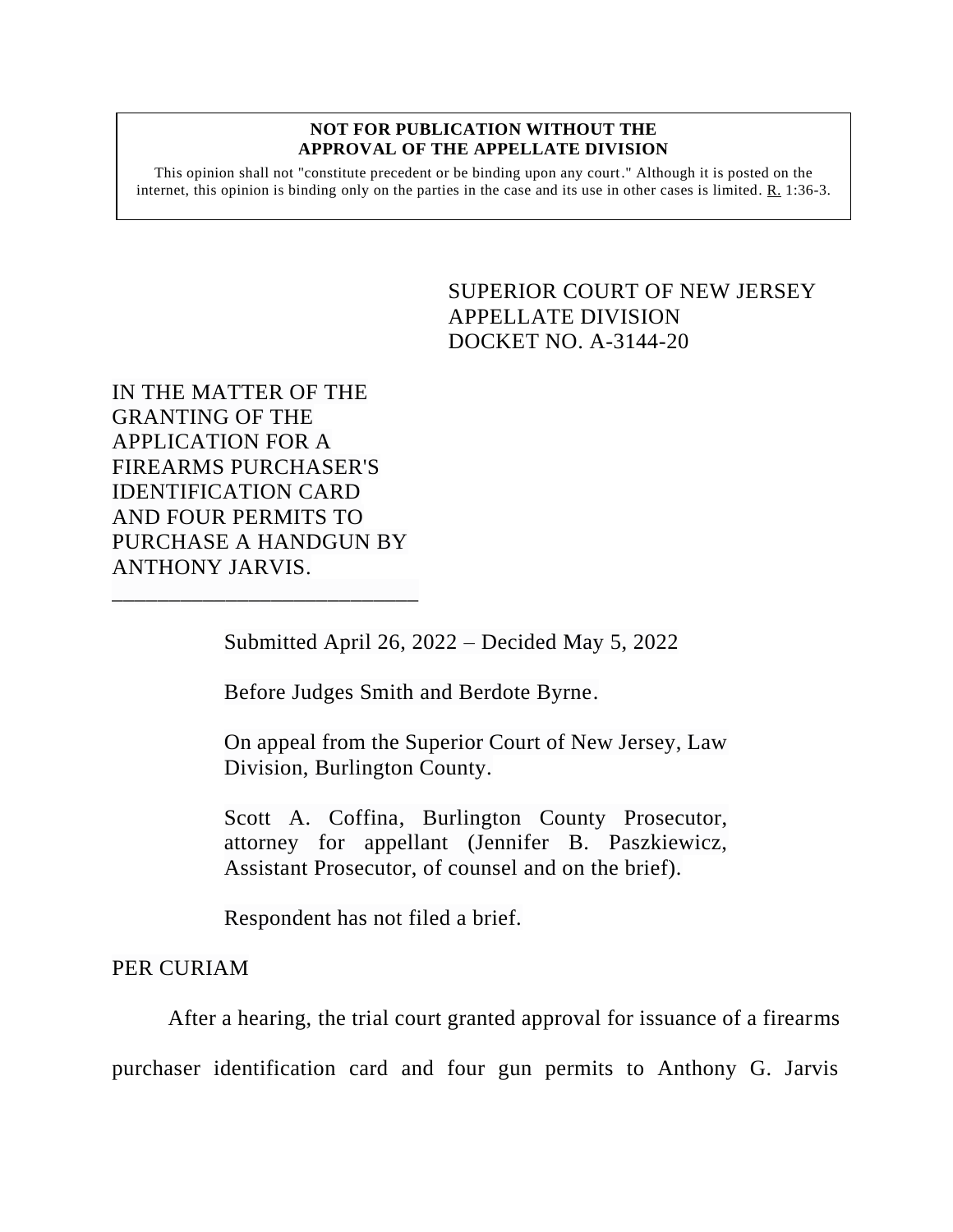(Applicant). The State appealed, arguing the court erred by issuing the identification card and the gun permits despite the record showing the applicant had a previous disqualifying criminal conviction, which he failed to disclose in the application form. We agree, finding that a plain reading of N.J.S.A. 2C:58-  $3(c)(1)$  compels denial of the application. We reverse for the reasons that follow.

### I.

The applicant petitioned the Moorestown Township Police Department for a firearms purchaser identification card and four permits to purchase handguns. The Moorestown Police Chief, Lee Lieber, issued a letter tentatively denying the application, based on the fact that applicant answered "no" to the form question, "[h]ave you ever been convicted of a disorderly[-]persons offense in New Jersey or a criminal offense in another jurisdiction where you could have been sentenced up to six months in jail that have not been expunged or sealed?" Chief Lieber's letter contained an offer to discuss the tentative denial with the applicant, which he accepted. After their phone meeting, Chief Lieber issued a final denial letter, asserting: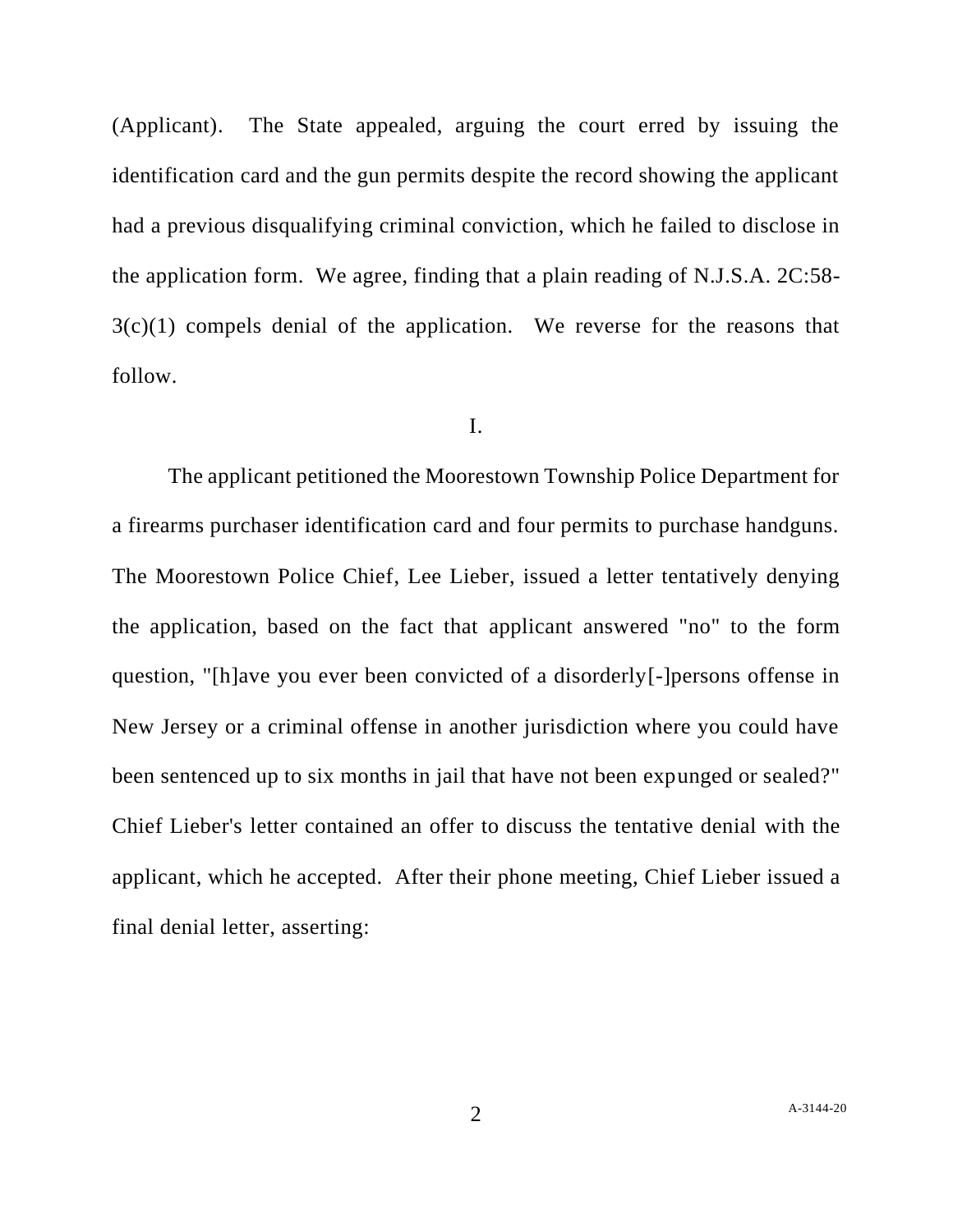[t]he applicant had been convicted of a misdemeanor DWI in  $\ldots$  Georgia<sup>[1]</sup> where he could have been sentenced to more than six months in jail that has not been expunged or sealed precluding the issuance of a Firearms [identification] [c]ard or [p]ermits to [p]urchase [h]andgun. The applicant answered 'No', that he had not on the application.

The applicant appealed to the Superior Court.

On June 7, 2021, the parties appeared for a hearing in the Law Division. Both the applicant and Chief Lieber testified. After considering the evidence, including application documents, the trial court made several findings. First, the court found both the applicant and Chief Lieber credible. The court next found the applicant had been convicted of a 2012 Georgia misdemeanor which carried a maximum twelve-month sentence, which he failed to report on his gun permit application. The court proceeded to make additional findings, concluding that Chief Lieber's denial letters did not sufficiently identify the reasons for the denial. After examining the record, the court found the applicant

<sup>&</sup>lt;sup>1</sup> On July 7, 2012, respondent was convicted of Driving Under the Influence of Alcohol, pursuant to Ga. Ann. Code § 40-6-391(a)(5) (2012) (amended 2013), and sentenced to 12 months probation, community service, completion of a DHR risk reduction program, and an alcohol evaluation and treatment if recommended. Ga. Ann. Code  $\S$  40-6-391(c)(1)(B) (2012) (amended 2013) states that a person convicted of a first offense misdemeanor may be sentenced to "a period of imprisonment of not fewer than ten days nor more than 12 months . . . ."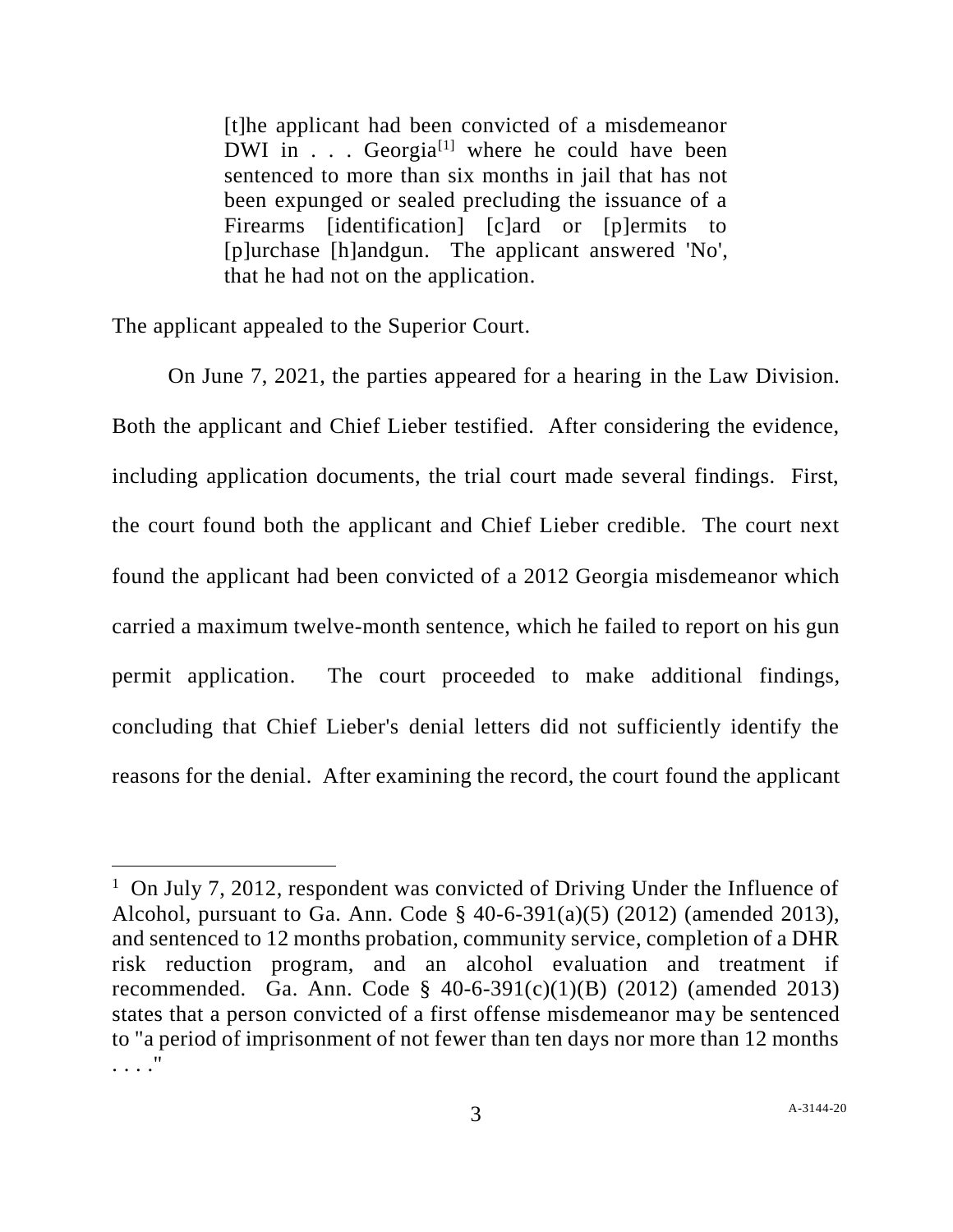had not knowingly falsified or misrepresented his misdemeanor conviction status. The court went on to examine the applicant's "corrective actions," noting that, since 2012, he had, become a military officer<sup>2</sup> and enjoyed a successful career, incurred no other criminal convictions, served as a military firearms trainer, and had otherwise "led an exemplary life." The judge issued an order on June 8, 2021 compelling the Chief to issue the identification card and the four gun permits to the applicant. The State makes the following point on appeal:

> THE TRIAL COURT ERRED IN ISSUING FIREARMS PERMITS TO RESPONDENT WHERE RESPONDENT IS PER SE BARRED FROM BEING ISSUED FIREARMS PERMITS PURSUANT TO N.J.S.A. 2C:58-3(C)(1) AND WHERE RESPONDENT KNOWINGLY FALSIFIED HIS FIREARMS APPLICATION PURSUANT TO N.J.S.A. 2C:58-  $3(C)(3)$ .

## II.

We recognize that our scope of review of a trial court's decision to grant or deny a handgun carry permit is limited. See In re Z.L., 440 N.J. Super. 351, 355 (App. Div. 2015). We "accept a trial court's findings of fact that are

<sup>&</sup>lt;sup>2</sup> After the 2012 conviction, the applicant successfully petitioned the United States Navy to remain in his college Naval R.O.T.C. program and continue his training to become a naval officer.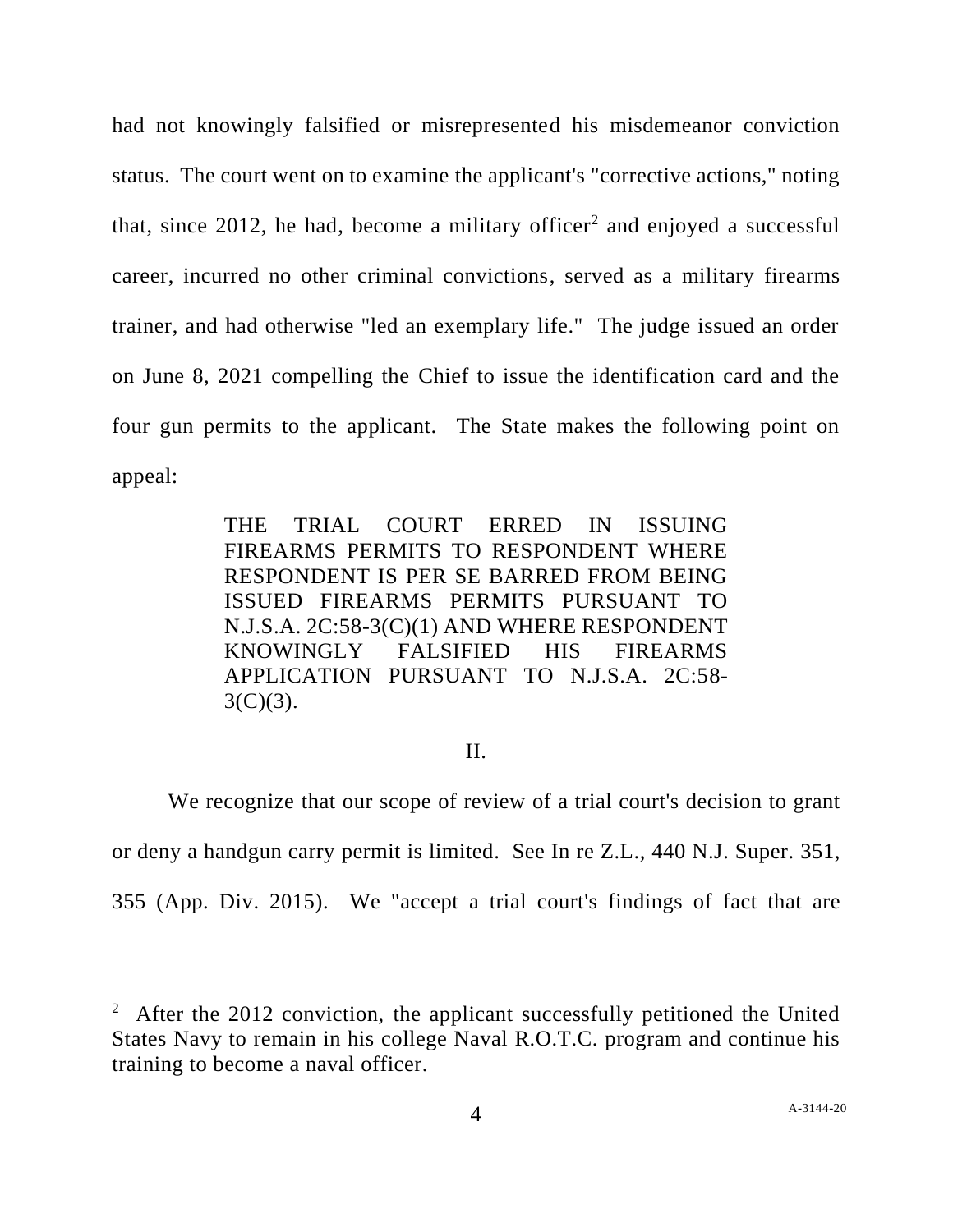supported by substantial credible evidence." Ibid. (quoting In re Return of Weapons to J.W.D., 149 N.J. 108, 116-17 (1997)). However, our review of a trial court's legal conclusions does not require the same level of deference. See, e.g., ibid.; In re N.J. Firearms Purchaser Identification Card by Z.K., 440 N.J. Super. 394, 397 (App. Div. 2015); In re Sportsman's Rendezvous Retail Firearms Dealer's License, 374 N.J. Super. 565, 575 (App. Div. 2005) (noting that an appellate court "review[s] a trial court's legal conclusions regarding firearms licenses de novo").

The process to acquire a permit to carry a gun in New Jersey is carefully

regulated. N.J.S.A.  $2C:58-3(c)(1)$  and  $(c)(3)$  read in relevant part:

No handgun purchase permit or firearms purchaser identification card shall be issued:

> (1) To any person who has been convicted of any crime, or a disorderly persons offense involving an act of domestic violence as defined in section 3 of P.L.1991, c.261 . . . whether or not armed with or possessing a weapon at the time of the offense;

. . . .

(3) . . . to any person who knowingly falsifies any information on the application form for a handgun purchase permit or firearms purchaser identification card . . . .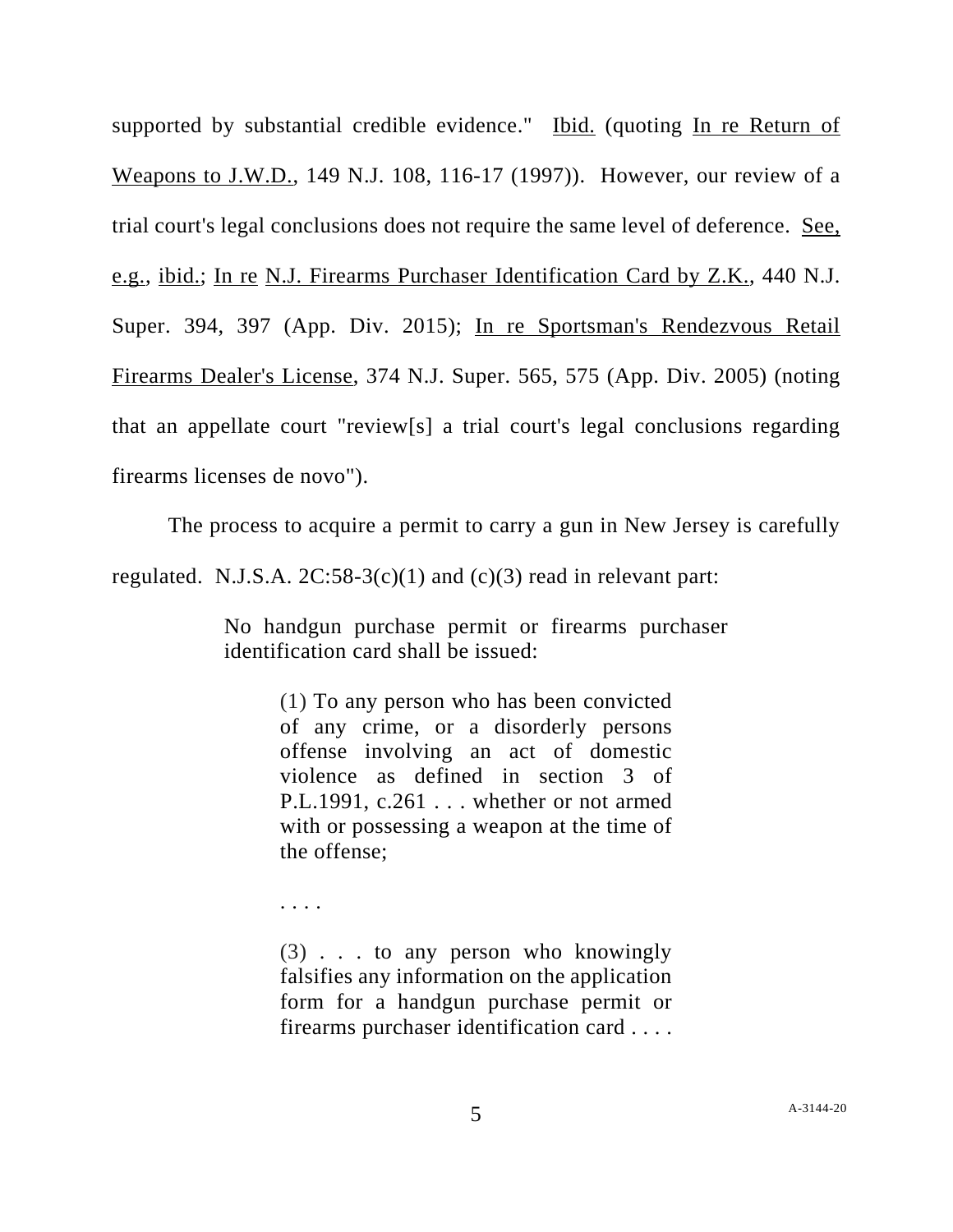### N.J.S.A. 2C:58-3(c)(1)-(3).

### III.

The State argues the applicant is barred from obtaining a firearms purchaser identification card or gun permits because of sections one and three of N.J.S.A. 2C:58-3(c). Section (c)(3) addresses the disqualification of persons who apply for identification cards and gun permits. We begin by examining subsection  $(c)(1)$ , and state the question simply: is the applicant's 2012 Georgia conviction constitutes a "crime" for purposes of the statute? We find that it is.

The New Jersey Criminal Code defines a "crime" as an offense "for which a sentence of imprisonment in excess of 6 months" is authorized. N.J.S.A. 2C:1- 4(a). At the time of the trial court's decision, N.J.S.A.  $2C:44-4(c)^3$  defined "a conviction in another jurisdiction" as a crime for which "a sentence of imprisonment in excess of 6 months was authorized under the law of the other jurisdiction." It is undisputed that the applicant was convicted of a violation of Ga. Ann. Code  $\S$  40-6-391(a)(5) and that this statute authorizes a sentence up to

 $3$  N.J.S.A. 2C:44-4 was amended in 2021 after the trial court's decision in this matter. Under the current version of the law, "[a] conviction in another jurisdiction shall constitute a prior conviction of a crime if a sentence of imprisonment in excess of one year was authorized under the law of the other jurisdiction." N.J.S.A. 2C:44-4(c) (emphasis added); see also L. 2021, c. 298, § 2, eff. Nov. 8, 2021 (amending N.J.S.A. 2C:44-4). Because it was not raised on appeal, we do not reach the issue of retroactivity of the amended statute.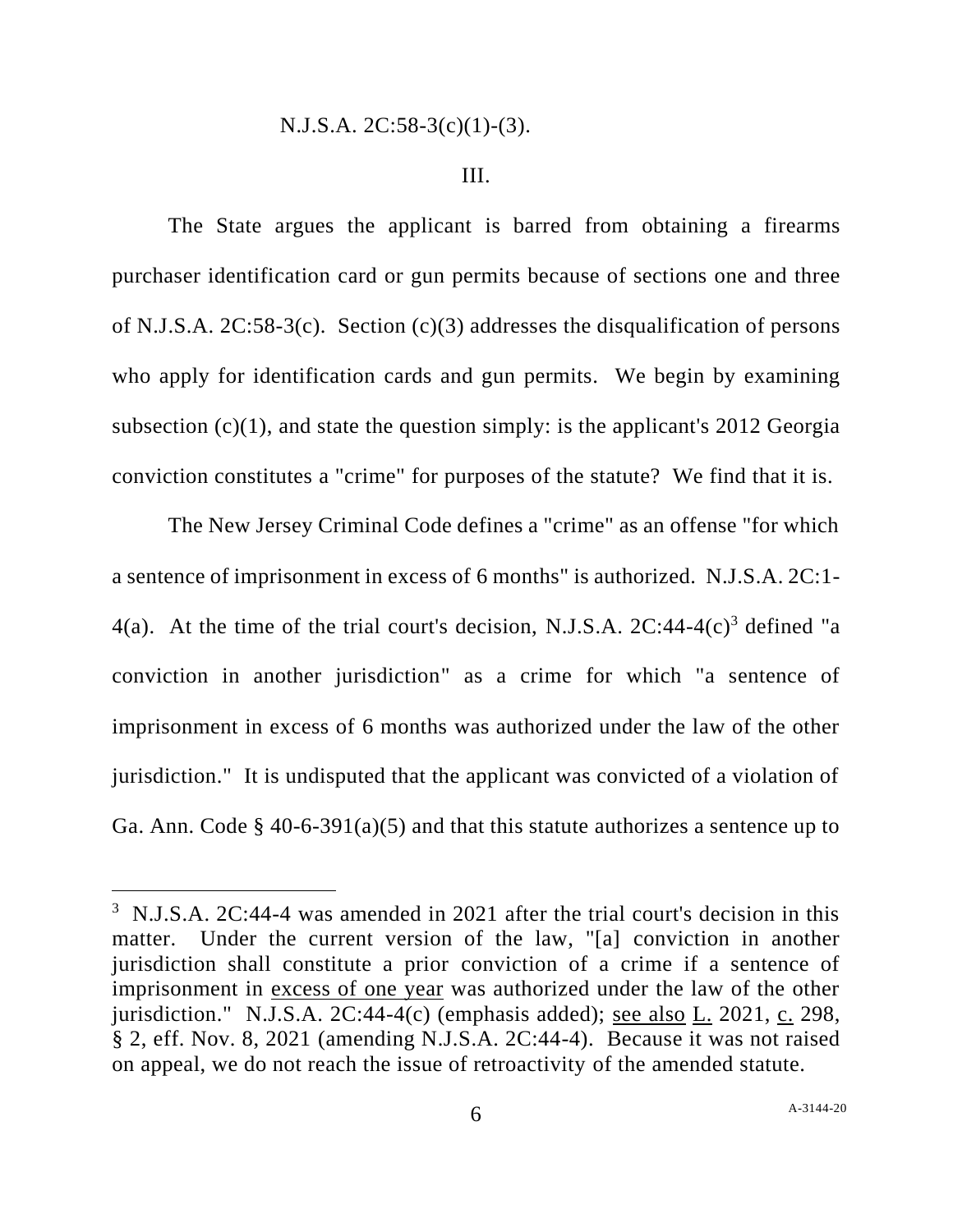twelve months in Georgia. It is also undisputed that the applicant's Georgia conviction has not been sealed or expunged. Consequently, this conviction represents an absolute bar to issuance of firearms permits pursuant to N.J.S.A.  $2C:58-3(c)(1)$ .

The trial court made findings that expressly established the foundation for operation of subsection  $(c)(1)$  when it found the applicant had been convicted of a crime in Georgia. For reasons not clear to us, the court did not apply those findings to subsection  $(c)(1)$  in order to dispose of the matter. Instead, the court proceeded to subsection  $(c)(3)$  and applied facts in the record to conclude that the applicant had not knowingly falsified any responses in the form he submitted to the police.

Given the dispositive nature of subsection  $(c)(1)$  on this record, we find the trial court erred as a matter of law by not dismissing the case on that basis, and instead proceeding to the subsection  $(c)(3)$  analysis. While we recognize the record contained a compelling narrative from the applicant in support of his petition, his commendable personal history and career accomplishments since 2012 were not relevant to the issue before the trial court.

The salient and uncontroverted facts are these: the applicant's 2012 Georgia conviction exists, it remains unsealed and unexpunged, and, as an out